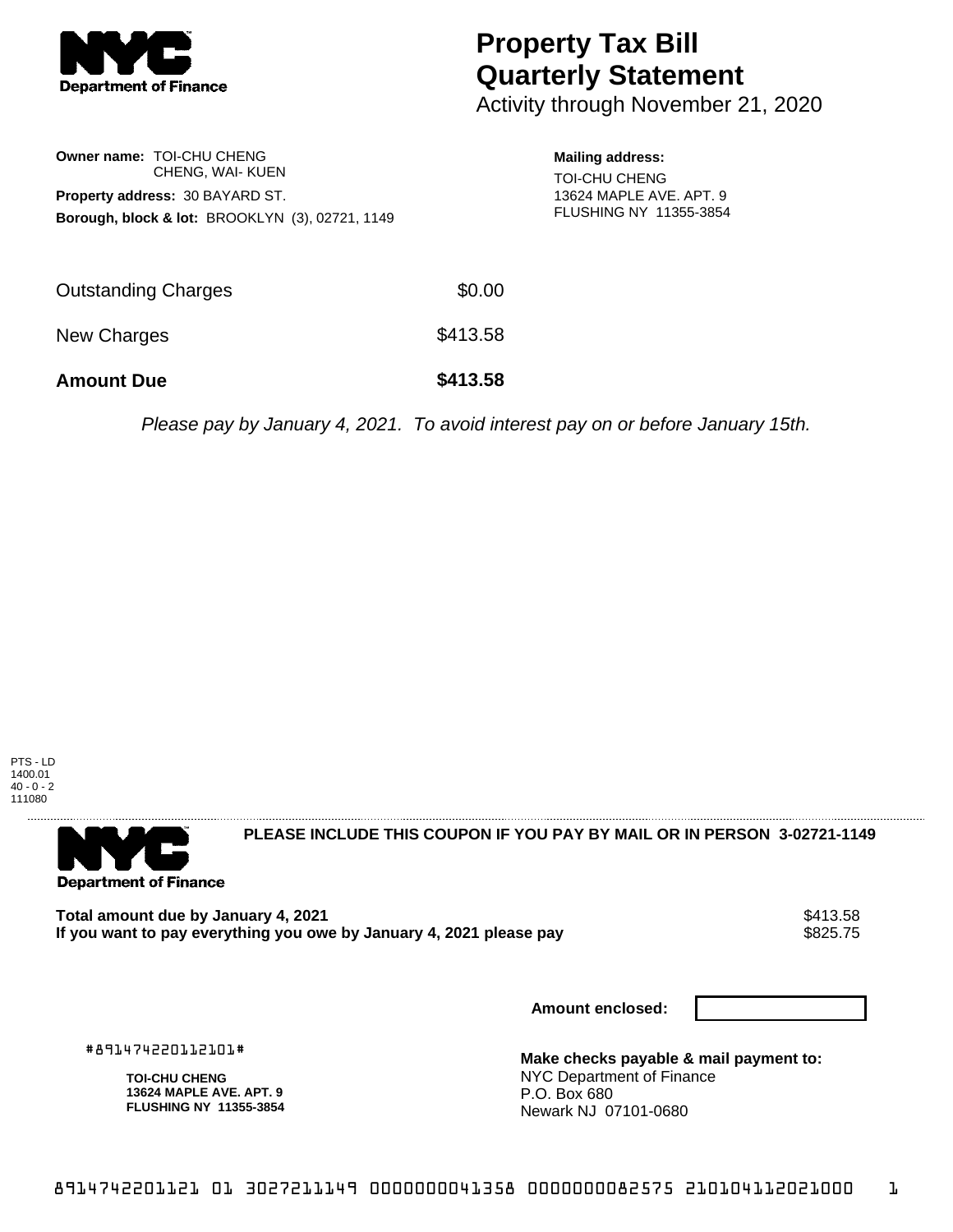

| <b>Billing Summary</b>                                                     | <b>Activity Date Due Date</b>           | Amount       |
|----------------------------------------------------------------------------|-----------------------------------------|--------------|
| Outstanding charges including interest and payments                        | \$0.00                                  |              |
| <b>Finance-Property Tax</b>                                                | 01/01/2021                              | \$427.70     |
| <b>Adopted Tax Rate</b>                                                    |                                         | $$-14.12$    |
| <b>Total amount due</b>                                                    |                                         | \$413.58     |
| <b>Tax Year Charges Remaining</b>                                          | <b>Activity Date</b><br><b>Due Date</b> | Amount       |
| <b>Finance-Property Tax</b>                                                | 04/01/2021                              | \$427.70     |
| <b>Adopted Tax Rate</b>                                                    |                                         | $$-14.12$    |
| Total tax year charges remaining                                           | \$413.58                                |              |
| If you want to pay everything you owe by January 4, 2021 please pay        | \$825.75                                |              |
| If you pay everything you owe by January 4, 2021, you would save:          | \$1.41                                  |              |
| How We Calculated Your Property Tax For July 1, 2020 Through June 30, 2021 |                                         |              |
|                                                                            | Overall                                 |              |
| Tax class 2 - Residential More Than 10 Units<br><b>Tax Rate</b>            |                                         |              |
| Original tax rate billed                                                   | 12.4730%                                |              |
| New Tax rate                                                               | 12.2670%                                |              |
| <b>Estimated Market Value \$79,529</b>                                     |                                         |              |
|                                                                            |                                         | <b>Taxes</b> |
| <b>Billable Assessed Value</b>                                             | \$31,792                                |              |
| 421a                                                                       | $-18,076.00$                            |              |
| <b>Taxable Value</b>                                                       | \$13,716 x 12.2670%                     |              |
| <b>Tax Before Abatements and STAR</b>                                      | \$1,682.56                              | \$1,682.56   |
| Annual property tax                                                        |                                         | \$1,682.56   |
| Original property tax billed in June 2020                                  | \$1,710.80                              |              |
| Change In Property Tax Bill Based On New Tax Rate                          | $$-28.24$                               |              |

**NEW LAW:** To learn about Local Law 147, which requires residential buildings with three or more units to create a policy on smoking and share it with current and prospective tenants, visit www.nyc.gov/health/tobaccocontrol.

## **Home banking payment instructions:**

- 1. **Log** into your bank or online bill pay website.
- 2. **Add** the new payee: NYC DOF Property Tax. Enter your account number, which is your boro, block and lot, as it appears here: 3-02721-1149 . You may also need to enter the address for the Department of Finance. The address is P.O. Box 680, Newark NJ 07101-0680.
- 3. **Schedule** your online payment using your checking or savings account.

## **Did Your Mailing Address Change?**

If so, please visit us at **nyc.gov/changemailingaddress** or call **311.**

When you provide a check as payment, you authorize us either to use information from your check to make a one-time electronic fund transfer from your account or to process the payment as a check transaction.